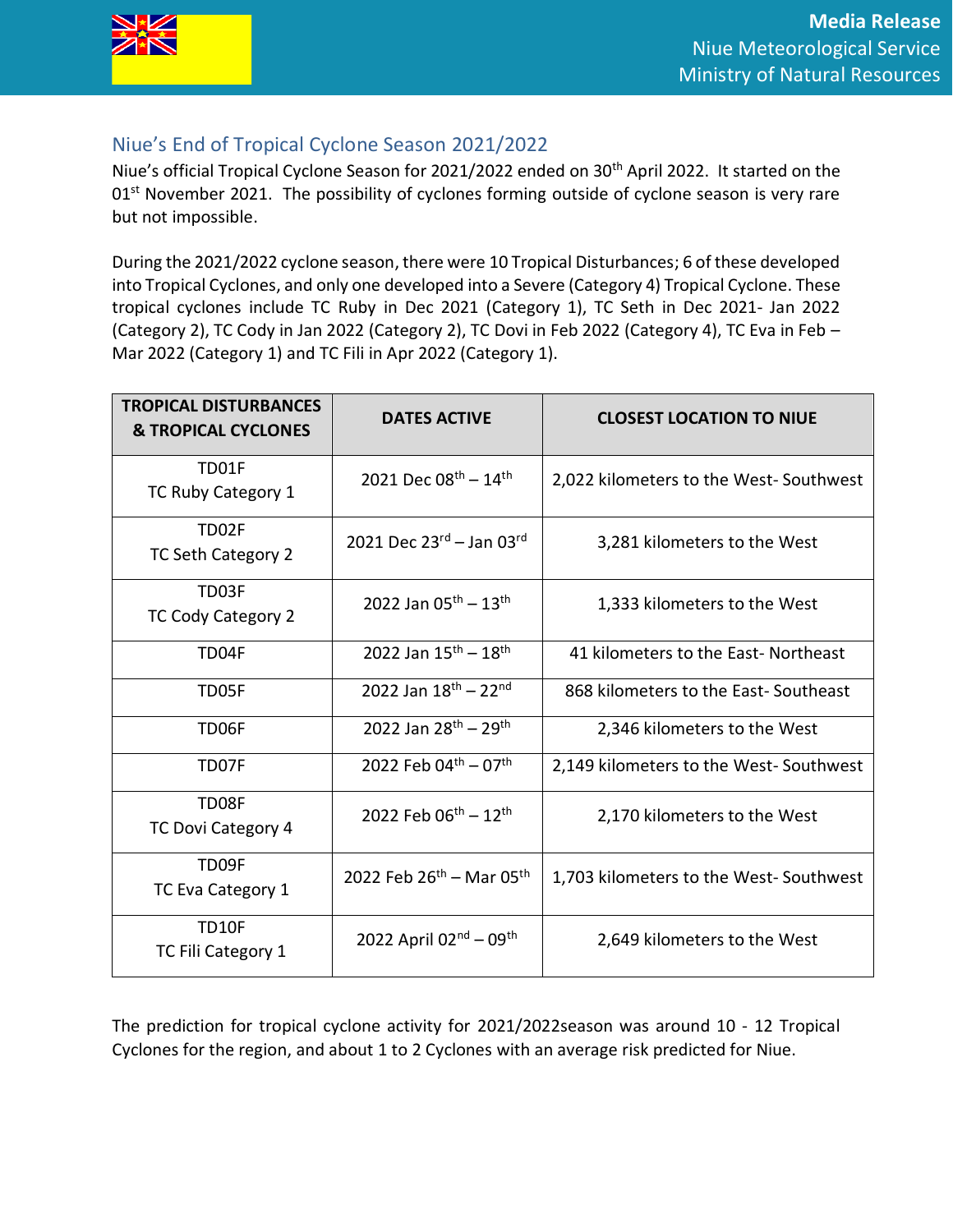

None of the ten systems formed, including the six that evolved into Tropical Cyclones, were within 500 kilometers of Niue. Cloud bands and rain associated with some of the cyclones were large enough to extend toward Niue's vicinity.

"It has been a very quiet Tropical Cyclone season for us, which is a blessing and thanks to all prayers. We also need to be mindful that we are in a La Niña situation. We must make an effort to be prepared regardless of the ENSO status – La Niña, Neutral or El Niño", said Rossy Mitiepo, Director of Niue Meteorological Service.

We are currently in a La Niña phase and it is expected to remain until July 2022. La Niña is a natural climate cycle, which is the main driver during the 2021 – 2022 Cyclone Season. The Sea Surface Temperatures (SSTs) were cooler than normal in the central and eastern tropical Pacific Ocean. La Niña brings increased or above normal rainfall for Niue.

We must remain vigilant because cyclones can form outside of the official cyclone season. The department continues to provide important weather and climate information for everyone and acknowledges key government agencies and communities for their cooperation and support throughout the 2021 – 2022 cyclone season.

For More Information, Contact: Niue Meteorological Service, Hanan Airport, Alofi, Niue Email: [metoffice.staff@mail.gov.nu](mailto:metoffice.staff@mail.gov.nu) or [Rossy.Mitiepo@mail.gov.nu](mailto:Rossy.Mitiepo@mail.gov.nu) Phone: 4600 or 4601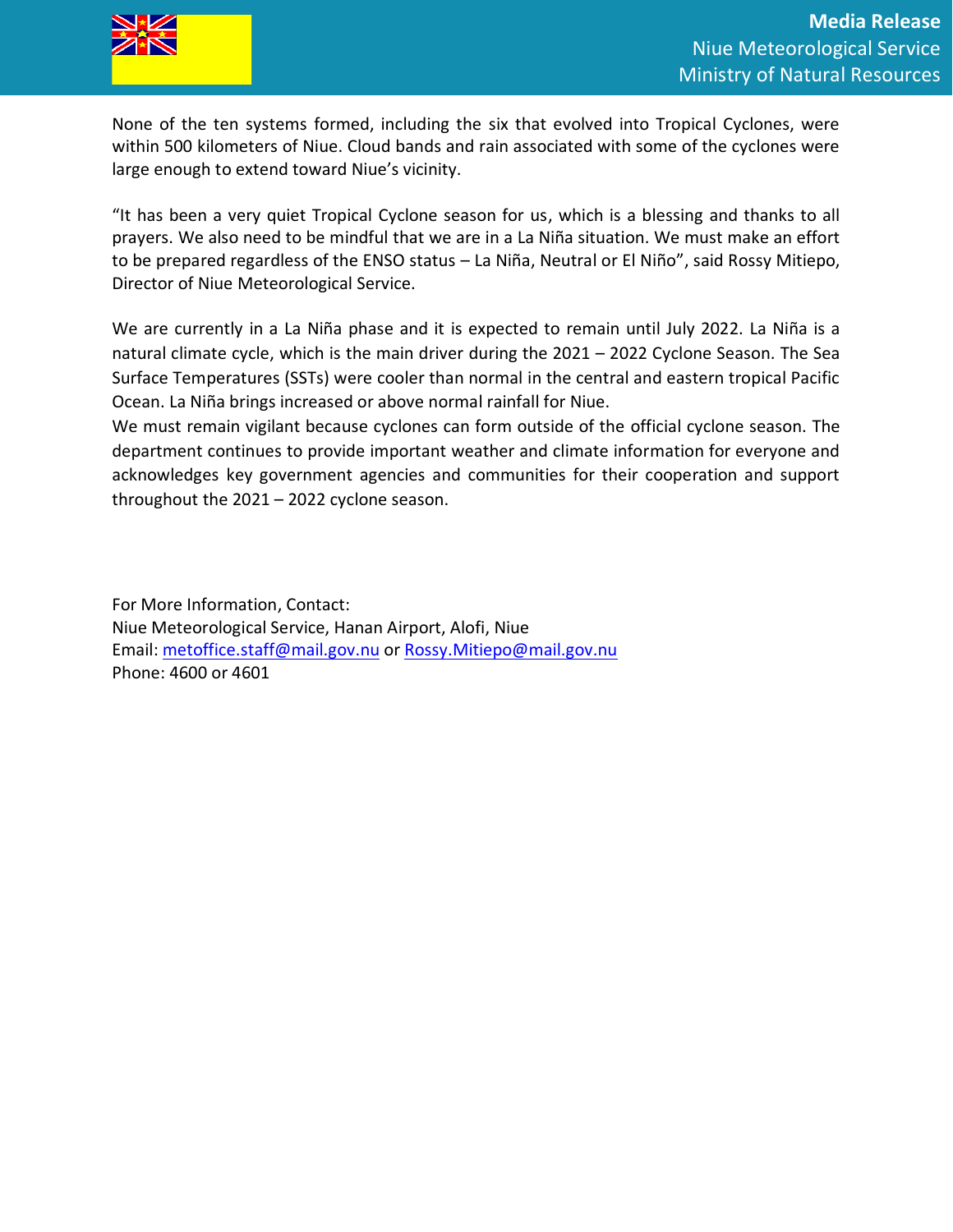

## **Fakaotiaga he Magahala Afā ha Niue 2021-2022**

Kua hoko mai tuai e fakaotiaga he magahala afā mae tau 2021-2022 ha Niue he Aho 30 Apelila 2022. Kamata mai he tau kua mole Aho 01 Novema 2021. Pete he fakaoti e magahala afā pauaki, maeke agaia ni he tau afā tokaimaka ne tu tata mai ke hoko mai mo e lauia ai ha tautolu a motu.

Koe 10 e putuputuaga matagi fai malolo ne tupu mai he magahala afā nei 2021/2022, mo e 6 ne faliu ke he tau matagi afā, mo e 1 ne hoko ke he tuaga afā tokaimaka (Veveheaga 4). Ko e tau afā ko Ruby he mahina Tisema 2021 (Veveheaga 1), afā ko Seth ia Tisema 2021-Ianuali 2022 (Veveheaga 2), afā ko Cody ia Ianuali 2022 (Veveheaga 2), afā ko Dovi ia Fepuali 2022 (Veveheaga 4), afā ko Eva ia Fepuali-Mati 2022 (Veveheaga 1) mo e afā ko Fili ia Apelila 2022 (Veveheaga 1).

| <b>TAU MATAGI FAI</b><br><b>MALOLO &amp; TAU AFA</b> | <b>TAU AHO MO E MAHINA</b> | TUAGA HE TAU MATAGI FAI MALOLO<br>MO E TAU AFĀ NE MAMAO MAI MO<br><b>NIUE</b> |
|------------------------------------------------------|----------------------------|-------------------------------------------------------------------------------|
| TD01F<br>Afā Ruby-Veveheaga 1                        | 2021 Tisema 08 - 14        | 2,022 kilomita he faahi Lalo-Toga ki Lalo                                     |
| TD02F<br>Afā Seth-Veveheaga 2                        | 2021 Tisema 23-lanuali 03  | 3,281 kilomita he faahi Lalo                                                  |
| TD03F<br>Afā Cody-Veveheaga 2                        | 2022 Ianuali 05-13         | 1,333 kilomita he faahi Lalo                                                  |
| TD04F                                                | 2022 Ianuali 15 - 18       | 41 kilomita he faahi Uta-Tokelau ki Uta                                       |
| TD05F                                                | 2022 Ianuali 18 - 22       | 868 kilomita he faahi Uta-Toga ki Uta                                         |
| TD06F                                                | 2022 Ianuali 28 - 29       | 2,346 kilomita he faahi Lalo                                                  |
| TD07F                                                | 2022 Fepuali 04 - 07       | 2,149 kilomita he faahi Lalo-Toga ki Lalo                                     |
| TD08F<br>Afā Dovi- Veveheaga 4                       | 2022 Fepuali 06 - 12       | 2,170 kilomita he faahi Lalo                                                  |
| TD09F<br>Afā Eva - Veveheaga 1                       | 2022 Fepuali 26-Mati 05    | 1,703 kilometers he faahi Lalo-Toga ki<br>Lalo                                |
| <b>TD10F</b><br>Afā Fili - Veveheaga 1               | 2022 Apelila 02-09         | 2,649 kilomita ke he faahi Lalo                                               |

Ko e fuafuaaga numela afā he magahala afā nei ko e 10 ke he 12 e afā ke lata mae atu Pasifika Toga. Koe fuafuaaga numela afā mae motu ha tautolu ko Niue koe 1 ke he 2 e afā. Tu ki lalo hifo mai he tuaga fakaevalesi e numela afā ke lata mo Niue.